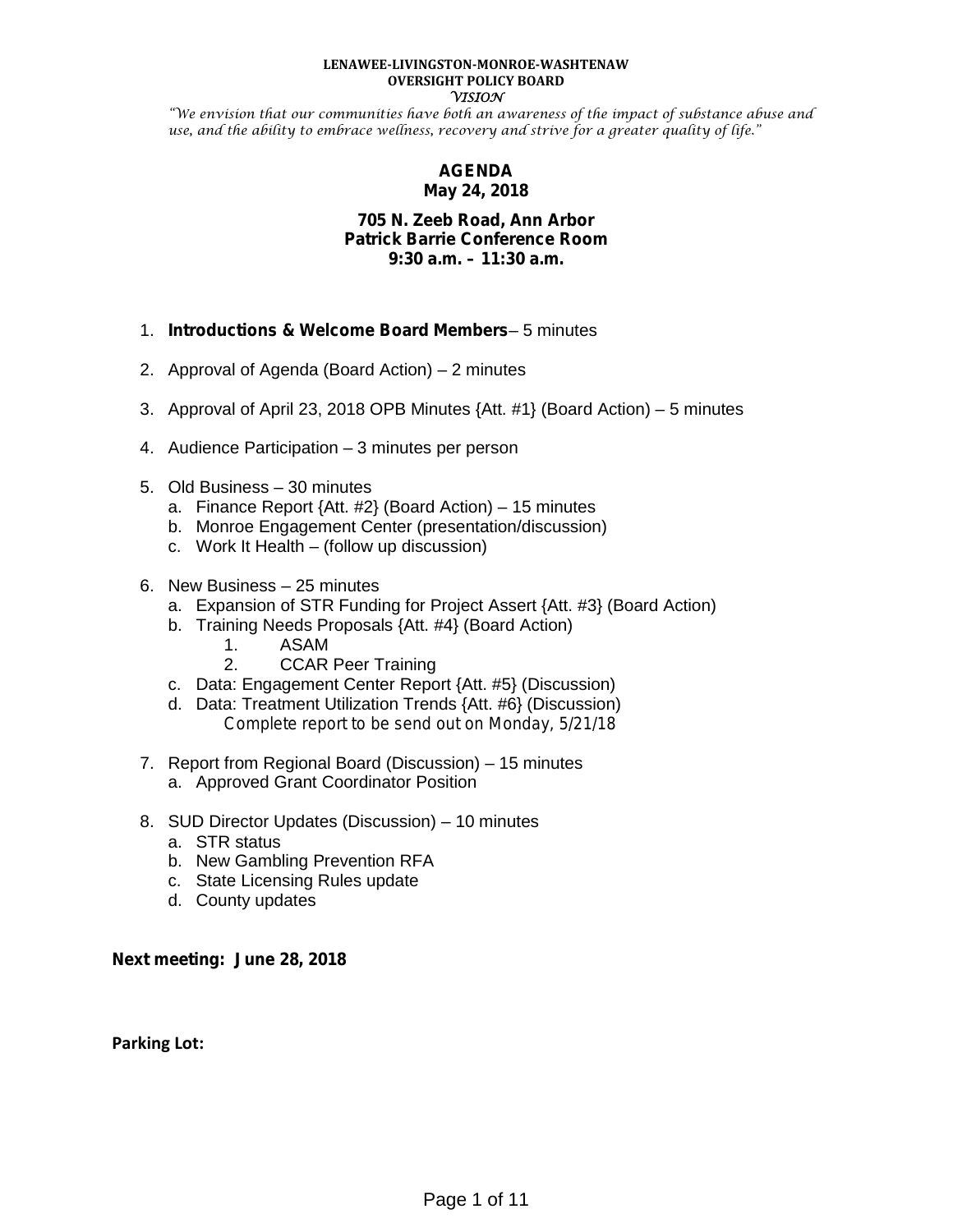# **LENAWEE-LIVINGSTON-MONROE-WASHTENAW OVERSIGHT POLICY BOARD April 26, 2018 meeting 705 N. Zeeb Road Ann Arbor, MI 48103**

| Members Present: | David Oblak, Dianne McCormick, William Green, Tom Waldecker, Dave<br>O'Dell, John Lapham, Kim Comerzan, Ralph Tillotson, Amy Fullerton |
|------------------|----------------------------------------------------------------------------------------------------------------------------------------|
|                  |                                                                                                                                        |

- Members Absent: Monique Uzelac, Susan Webb, Charles Coleman, Mark Cochran, Blake **LaFuente**
- Guests: Lisa McLaughlin, Robin McIntosh (Workit Health)
- Staff Present: Stephannie Weary, Marci Scalera, Suzanne Stolz, Dana Darrow
	- A. D. Oblak called the meeting to order at 9:30 a.m.
- 1. Introductions
- 2. Approval of the agenda

# **Motion by W. Green, supported by R. Tillotson, to approve the agenda Motion carried**

3. Approval of the March 22, 2018 OPB minutes

#### **Motion by T. Waldecker, supported by J. Lapham, to approve the March 22, 2018 OPB minutes Motion carried**

- 4. Audience Participation
	- None
- 5. Old Business
	- a. Finance Report
		- S. Stolz presented. Discussion followed.

# 6. New Business

- **a.** Presentation Workit Health
	- Workit is a telehealth addiction care program. Services include weekly online therapy, prescription, telehealth visits, 24/7 access to Workit's online lessons.
	- A. Fullerton noted some barriers: the people she works with can't keep phones, or can't read, or lie by the nature of addiction.
	- R. McIntosh and L. McLaughlin acknowledged the barriers and noted their work with people to increase tech literacy. They're program is at a 4th grade reading level.
	- Workit's sliding scale is based on income if the client member of safety net. Or \$75 for non-safety net. Or insurance, if applicable
	- OPB discussed the possibility of doing a pilot with Workit.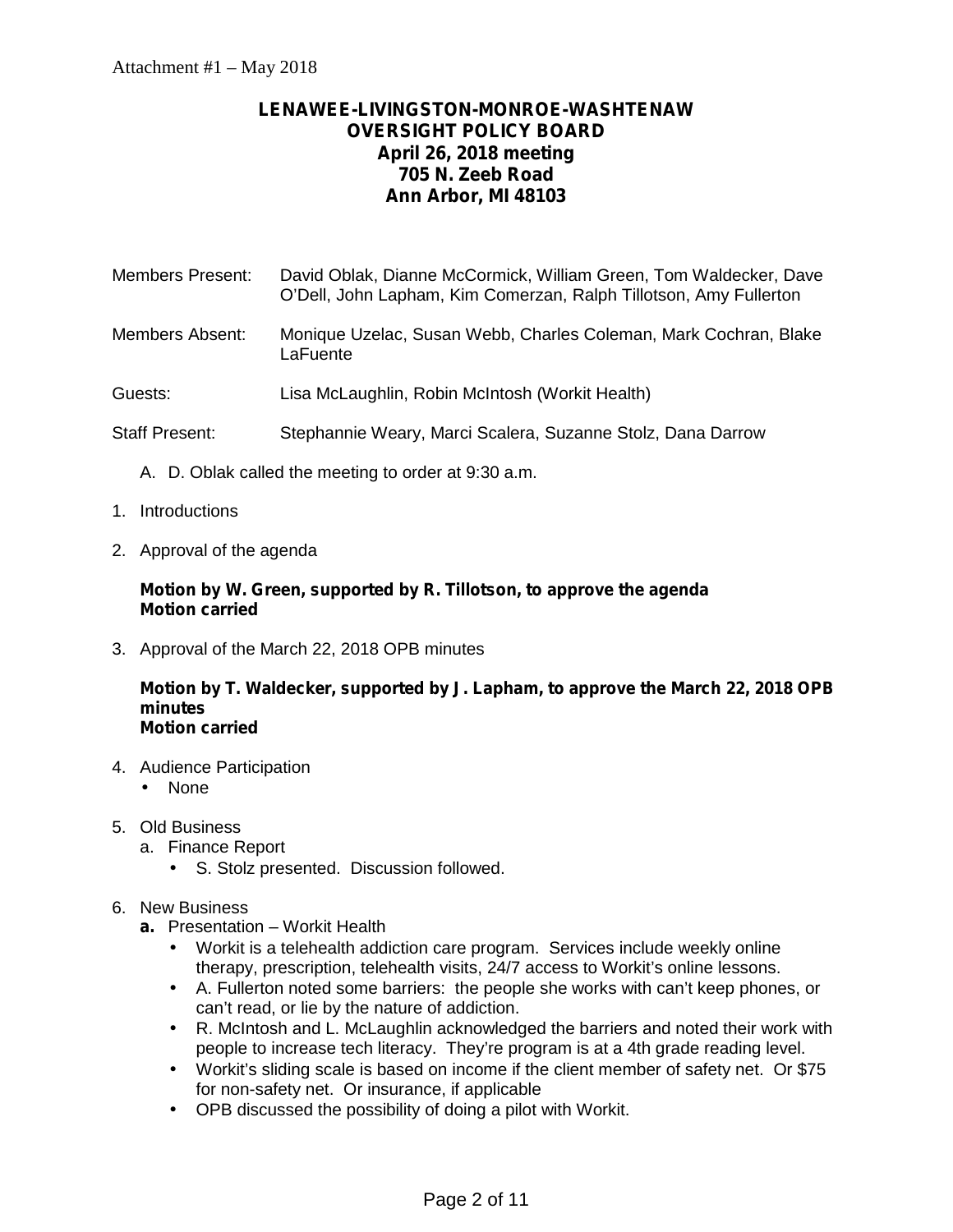# **Next steps:**

- M. Scalera will have discussions with the other PIHPs to hear about their experiences with Workit. She'll also talk with the core providers in Washtenaw, Livingston, Lenawee.
- b. Mini-Grant Update
	- M. Scalera provided an update, with requested amounts and balances.

# **Motion by D. McCormack, supported by W. Green, to approve the additional \$735.37 requested by Wake Up Livingston Motion carried**

- 7. Report from Regional Board
	- a. CMHPSM Board Policy Manual
		- M. Scalera shared the manual.
- 8. SUD Director Report
	- a. STR site visit/update
		- STR grants: it has been a struggle to spend all the money, a problem that exists across the state.
		- The region now has contracts with Packard Clinic and Livingston CMH for services that fall under the STR grants, so things are beginning to happen with these grants.
		- The state is coming on May 3rd to discuss grant programs.
		- Lenawee is using Family Medical for Vivitrol.
		- The Monroe Engagement Center is still in the works.
	- b. State Licensing Rules update
		- The PIHPs are working with LARA to change the state licensing rules.
		- There are ongoing talks with Department of Corrections (DOC) to have treatment and residential services handled through the PIHPs. Discussion has now shifted to the DOC having 1 agency managing services, or contracts with all 10 PIHPs.
		- The state wants us to add gambling to our Prevention services.
	- c. County updates
		- In Monroe the split teams had an event with a simulated crash that was very successful.
		- Lenawee had a heroin submit that went well.

## Adjourn

# **Motion by D. McCormack, supported by J. Lapham, to adjourn the meeting Motion carried**

Meeting adjourned at 11:32.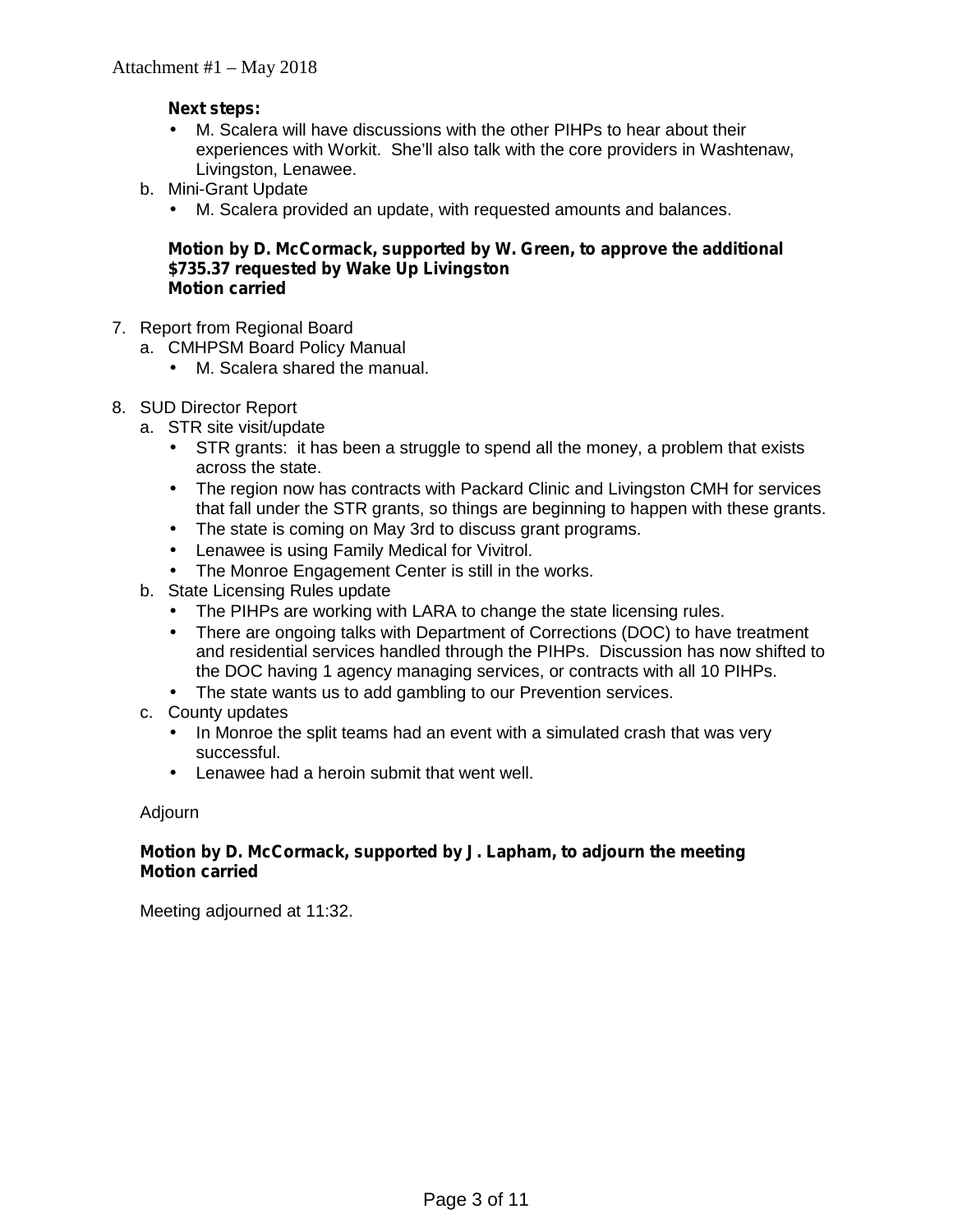#### Community Mental Health Partnership Of Southeast Michigan SUD SUMMARY OF REVENUE AND EXPENSE BY FUND Marchy 2018 FYTD

| <b>Summary Of Revenue &amp; Expense</b> |                  |                         |                  |                          |                       |                         |              |                         |       |     |                      |
|-----------------------------------------|------------------|-------------------------|------------------|--------------------------|-----------------------|-------------------------|--------------|-------------------------|-------|-----|----------------------|
|                                         |                  |                         |                  |                          | <b>Funding Source</b> |                         |              |                         |       |     | <b>Total Funding</b> |
|                                         | Medicaid         |                         | Healthy Michigan |                          | SUD - Block Grant     |                         | SUD-COBO/PA2 |                         | Other |     | Sources              |
| <b>Revenues</b>                         |                  |                         |                  |                          |                       |                         |              |                         |       |     |                      |
| Funding From MDCH                       | 1,145,543        | \$                      | 2,103,312        | \$                       | 2,996,132             |                         |              | S                       |       |     | 6,244,987            |
| PA2/COBO Tax Funding                    |                  | \$                      |                  |                          |                       | \$                      | 1,198,971    | \$                      |       |     | 1,198,971            |
| Other                                   |                  |                         |                  |                          |                       |                         |              |                         |       |     |                      |
| <b>Total Revenues</b>                   | 1,145,543        | $\overline{\mathbb{S}}$ | 2,103,312        | \$                       | 2,996,132             | \$                      | 1,198,971    | $\mathsf{s}$            |       | \$  | 7,443,958            |
| <b>Expenses</b>                         |                  |                         |                  |                          |                       |                         |              |                         |       |     |                      |
| Funding for County SUD Programs         |                  |                         |                  |                          |                       |                         |              |                         |       |     |                      |
| Lenawee                                 | 228,238          | \$                      | 440,172          | \$                       | 286,613               | \$                      | 39,444       | \$                      |       |     | 994,467              |
| Livingston                              | 300,890          | \$                      | 555,490          | \$                       | 673,353               | \$                      | 92,892       | \$                      |       | \$  | 1,622,625            |
| Monroe                                  | 138,315          | \$                      | 251,907          | \$                       | 402,618               | \$                      | 77,792       | \$                      |       | \$  | 870,632              |
| Washtenaw                               | 588,943          | \$                      | 1,300,038        | \$                       | 1,283,028             | \$                      | 284,641      | \$                      |       | \$  | 3,456,650            |
| <b>Total SUD Expenses</b>               | ,256,386         | $\overline{\mathbb{S}}$ | 2,547,607        | \$                       | 2,645,612             | \$                      | 494,770      | $\overline{\mathbb{S}}$ |       | \$  | 6,944,374            |
| <b>Other Operating Costs</b>            |                  |                         |                  |                          |                       |                         |              |                         |       |     |                      |
| <b>SUD HICA Claims Tax</b>              | 8,592            | \$                      | 15,775           | \$                       |                       | \$                      |              | \$                      |       |     | 24,367               |
| <b>Total Operating Costs</b>            | 8,592            | \$                      | 15,775           | $\overline{\mathcal{S}}$ |                       | $\overline{\mathbb{S}}$ |              | $\overline{\mathbf{s}}$ |       |     | 24,367               |
| <b>Administrative Cost Allocation</b>   | \$<br>58,781     | \$                      | 119,192          | \$                       | 164,745               | \$                      |              | \$                      |       | \$. | 342,718              |
| <b>Total Expenses</b>                   | 1,323,759        | \$                      | 2,682,574        | \$                       | 2,810,356             | \$                      | 494,770      | \$                      |       | S   | 7,311,459            |
|                                         |                  |                         |                  |                          |                       |                         |              |                         |       |     |                      |
| Revenues Over/(Under) Expenses          | \$<br>(178, 216) | \$                      | (579, 263)       | \$                       | 185,776               | \$                      | 704,202      | \$                      |       | \$  | 132,499              |

| Current fiscal year utilziation of PA2 | Revenues | <b>Expenditures</b> | Revenues<br>Over/(Under)<br>Expenses |
|----------------------------------------|----------|---------------------|--------------------------------------|
| PA2 by County                          |          |                     |                                      |
| Lenawee                                | 32.047   | 39.444              | (7, 398)                             |
| Livingston                             | 96,518   | 92,892              | 3,626                                |
| Monroe                                 | 70.641   | 77,792              | (7, 152)                             |
| Washtenaw                              | 200,567  | 284,641             | (84,074)                             |
| Totals                                 | 399,772  | 494.770             | (94, 998)                            |

| Unallocated PA2 | Beginning Balance |
|-----------------|-------------------|
| Lenawee         | 961,376           |
| Livingston      | 2,646,564         |
| Monroe          | 708,058           |
| Washtenaw       | 2,583,425         |
| Total           | 6,899,423         |
|                 |                   |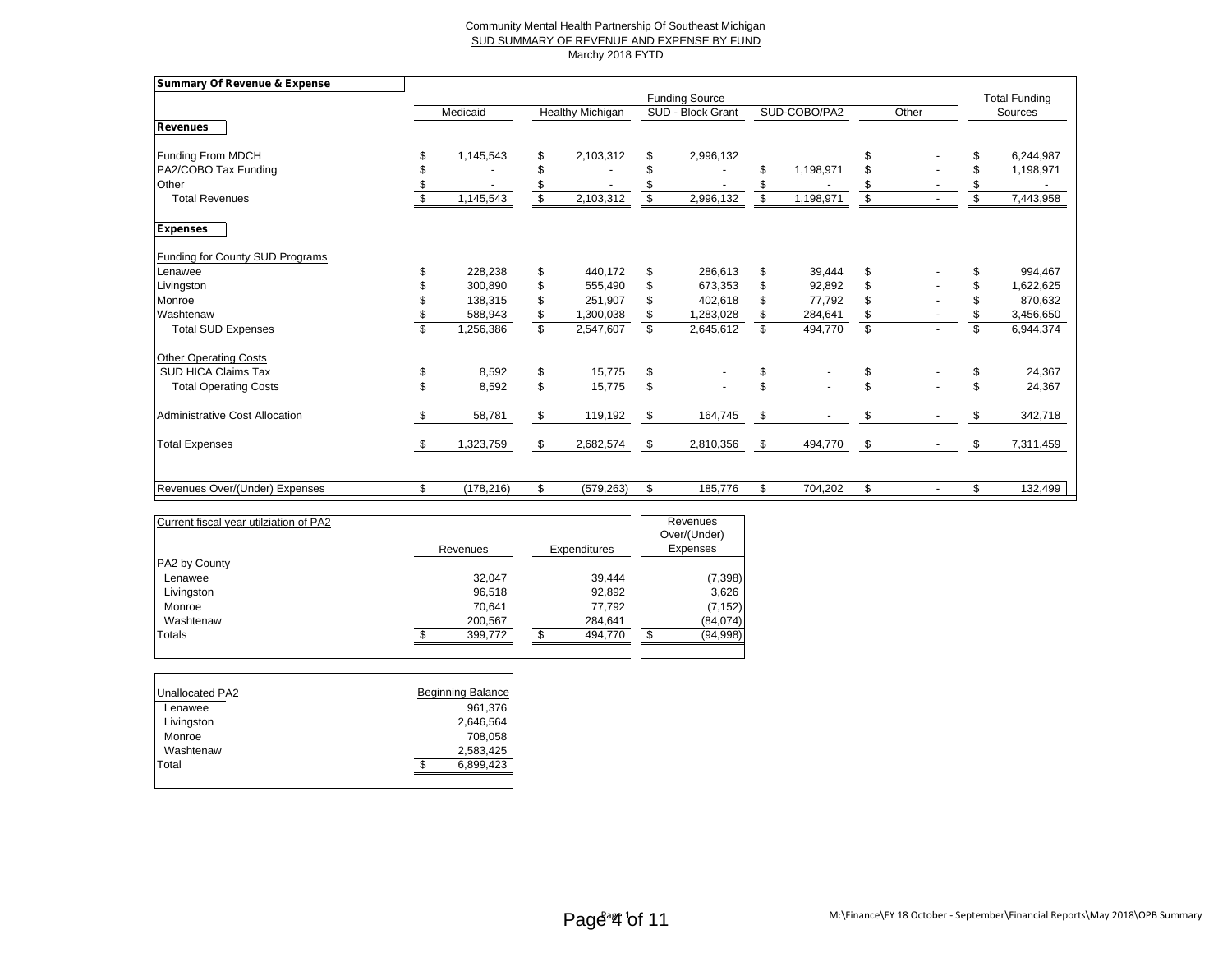## **CMHPSM SUD OVERSIGHT POLICY BOARD**

## **ACTION REQUEST**

#### **Board Meeting Date:**

May 24, 2018

#### **Action Requested**:

Review and recommend expansion of the Project Assert STR Budget for year 2 for Home of New Vision and Catholic Charities of South East Michigan

#### **Background:**

The MDHHS State Targeted Response grant has entered Year 2. Statewide spending on the grant has been less than expected due to start up, training and other issues. As a way to increase spending, the state recommended we expand services where possible. Project Assert is the program funded by this grant in Monroe (Promedica) and Washtenaw (UMHS) hospitals, where a peer is stationed and the team implements screening, brief intervention, referral to treatment protocols. In Monroe, the peer is in the ED and works on call. In Washtenaw, the peer will be assigned to UM Psych emergency services, but there is great interest and need to cover the St. Joes Hospital emergency department as well. The state has approved the budget increase request of \$92,977 for a total of \$199,251 for the two programs.

## **Connection to PIHP/MDCH Contract, Regional Strategic Plan or Shared Governance Model:**

Addresses the opiate epidemic with evidence based programming through grants and other resources

## **Recommendation**:

Recommend the Regional Board approve the contract amendment to increase the Project Assert funding for Home of New Vision and Catholic Charities of Southeast Michigan, through the use of the STR funds.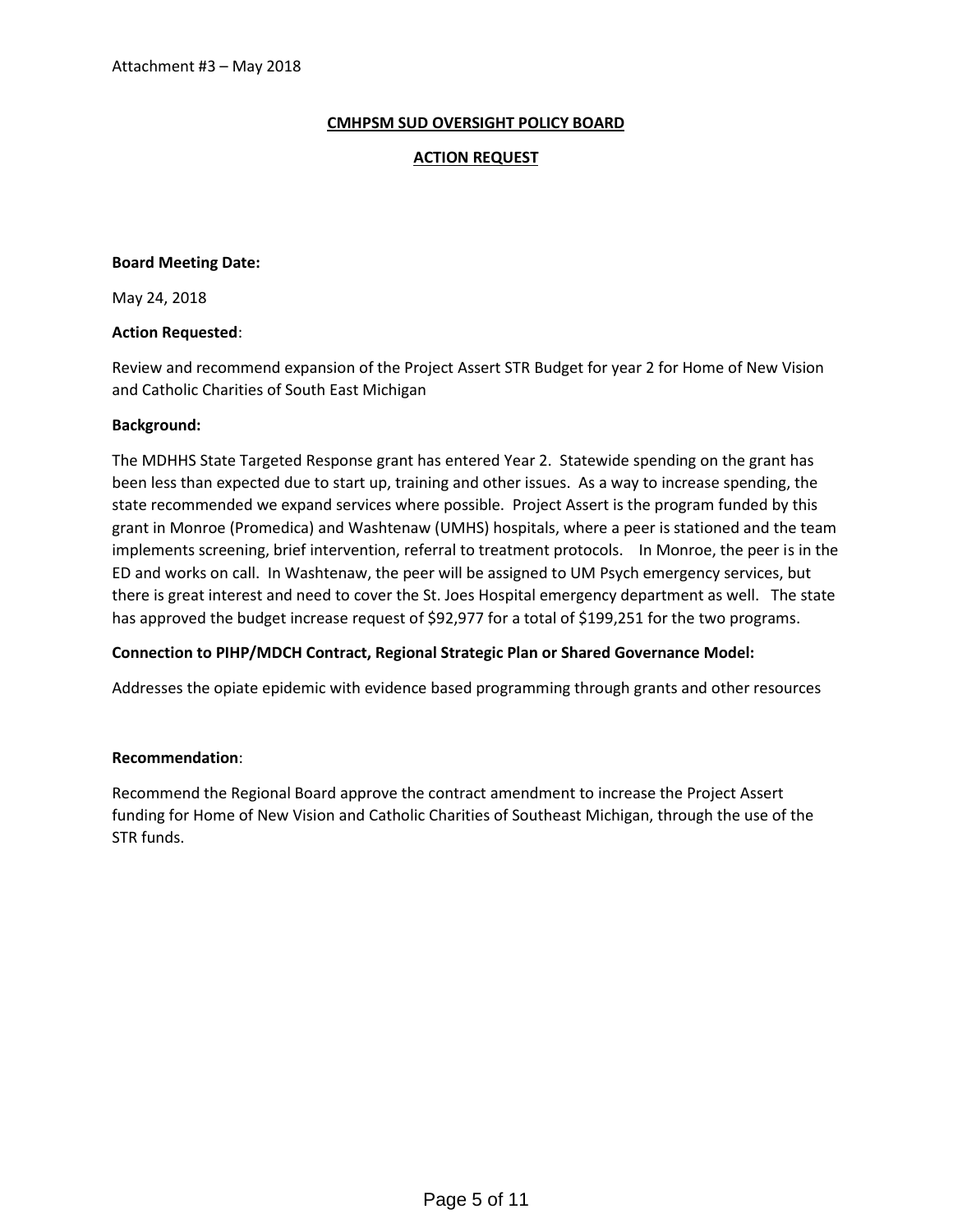## **CMHPSM SUD OVERSIGHT POLICY BOARD**

## **ACTION REQUEST**

#### **Board Meeting Date:**

May 24, 2018

## **Action Requested**:

Approve funding for trainings out of PA 2 funds

## **Background:**

- 1. This region is in need of access to ASAM Certification Training as the move to improve access to services increases; clinicians having a better understanding of the level of care assessment that aligns with the GAIN assessment tool mandated by the state and to increase the knowledge base of the field within our region. While the state arranged 5 ASAM trainings this year, they filled up within 24 hours and our region staff could not access any space. Staff are requesting funding the specialized training regionally and inviting nearby PIHP's to help support the training and paying for their region's attendees. The cost for this training would be just under \$10,000.
- 2. There have been multiple requests across the region to host another CCAR training for peers. The cost of the full training for up to 40 attendees is approximately \$15,000. The last training was held in April 2017.

## **Connection to PIHP/MDCH Contract, Regional Strategic Plan or Shared Governance Model:**

Ensure recovery focused services; support professional development for peers and staff, meet required credentialing standards.

## **Recommendation**:

Approval of PA2 funding for regional trainings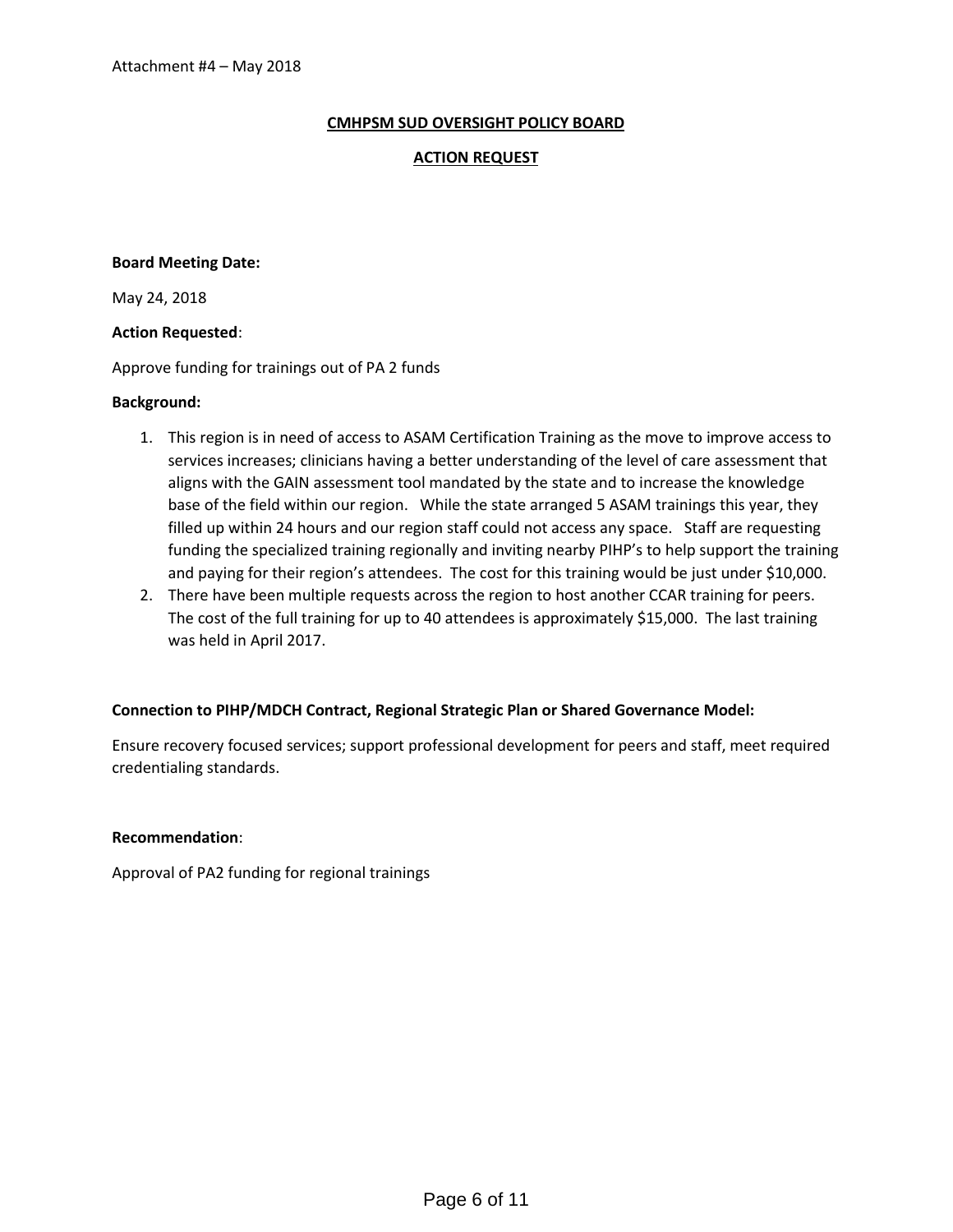#### Engagement Center Comparison Data

#### Washtenaw, Livingston, and Lenawee Counties

#### Community Mental Health Partnership of Southeast Michigan (CMHPSM) is the Prepaid

Inpatient Health Plan for the four county region which includes Lenawee, Livingston, Monroe, and Washtenaw.

| <b>County</b> | <b>Population</b> | 2016 Overdoses | <b>Engagement Center</b> |
|---------------|-------------------|----------------|--------------------------|
| Lenawee       | 98.504            | 20             | $Yes - 2017$             |
| Livingston    | 188,624           | 32             | Yes - 2016               |
| <b>Monroe</b> | 149.208           | 54             | Pending                  |
| Washtenaw     | 364,709           | 59             | Yes - 2009               |

Measurable Outcomes of an engagement center:

- Identifies the number of individuals entering the engagement center by referring source: self referral, family, hospital, police, other agency.
- $\int$  Identifies the number of clients connected to outside resources / services: **Treatment options include**: detox, inpatient, intensive outpatient, and outpatient **Recovery supports include**: case managers, peer supports, transitional housing, Alcohol Anonymous, Heroin Anonymous, Narcotics Anonymous, and Smart Recovery.

| <b>Stage of Change</b>                            | <b>Services Available</b>                                   |
|---------------------------------------------------|-------------------------------------------------------------|
| Pre-contemplative (Not ready for formal services) | Early intervention groups, peer services                    |
| Contemplative (Thinking about services)           | Early intervention groups, peer services, treatment options |
| Preparation (Ready to engage in treatment)        | Treatment options, recovery supports                        |
| Action (Actively involved in treatment)           | Treatment options, recovery supports                        |
| Maintenance (Maintaining sobriety)                | Recovery supports                                           |

| <b>County</b> | # of<br><b>Unique</b><br>clients at<br>EC | <b>Time</b><br><b>Frame</b> | # of clients<br>connected to<br>services upon<br>discharge from<br>EC. | Total # ED<br>visits during<br>the past year<br>reported by<br>clients seen at<br>the EC in 2016 | <b>#ED visits</b><br>in past 30<br>days<br>reported<br>on first EC<br>admission<br>(unique<br>clients) | <b>Total number</b><br>of EC<br>admissions in<br>the year |
|---------------|-------------------------------------------|-----------------------------|------------------------------------------------------------------------|--------------------------------------------------------------------------------------------------|--------------------------------------------------------------------------------------------------------|-----------------------------------------------------------|
| Lenawee       | 19                                        | 10/2017                     | 32,76%                                                                 | 108                                                                                              | $\qquad \qquad -$                                                                                      | 42                                                        |
| Livingston    | 61                                        | 2017                        | 88, 35%                                                                | 1544                                                                                             | 46                                                                                                     | 318                                                       |
| Washtenaw     | 393                                       | 2016                        | 453, 46%                                                               | 4238                                                                                             | 353                                                                                                    | 994                                                       |
| Washtenaw     | 498                                       | 2017                        | 626, 50%                                                               | 4387                                                                                             | 463                                                                                                    | 1247                                                      |

| <b>County</b> | # of clients<br>alcohol | # of clients<br>heroin/opiates | # of clients<br>cocaine | # of clients<br>marijuana |
|---------------|-------------------------|--------------------------------|-------------------------|---------------------------|
| Lenawee       | 16, 40%                 | 14, 30%                        | 9, 22%                  | 1,3%                      |
| Livingston    | 137, 43%                | 55, 17%                        | 25,8%                   | 40, 13%                   |
| Washtenaw     | 553, 56%                | 280, 28%                       | 124, 12.5%              | 2, 0.2%                   |
| 2016          |                         |                                |                         |                           |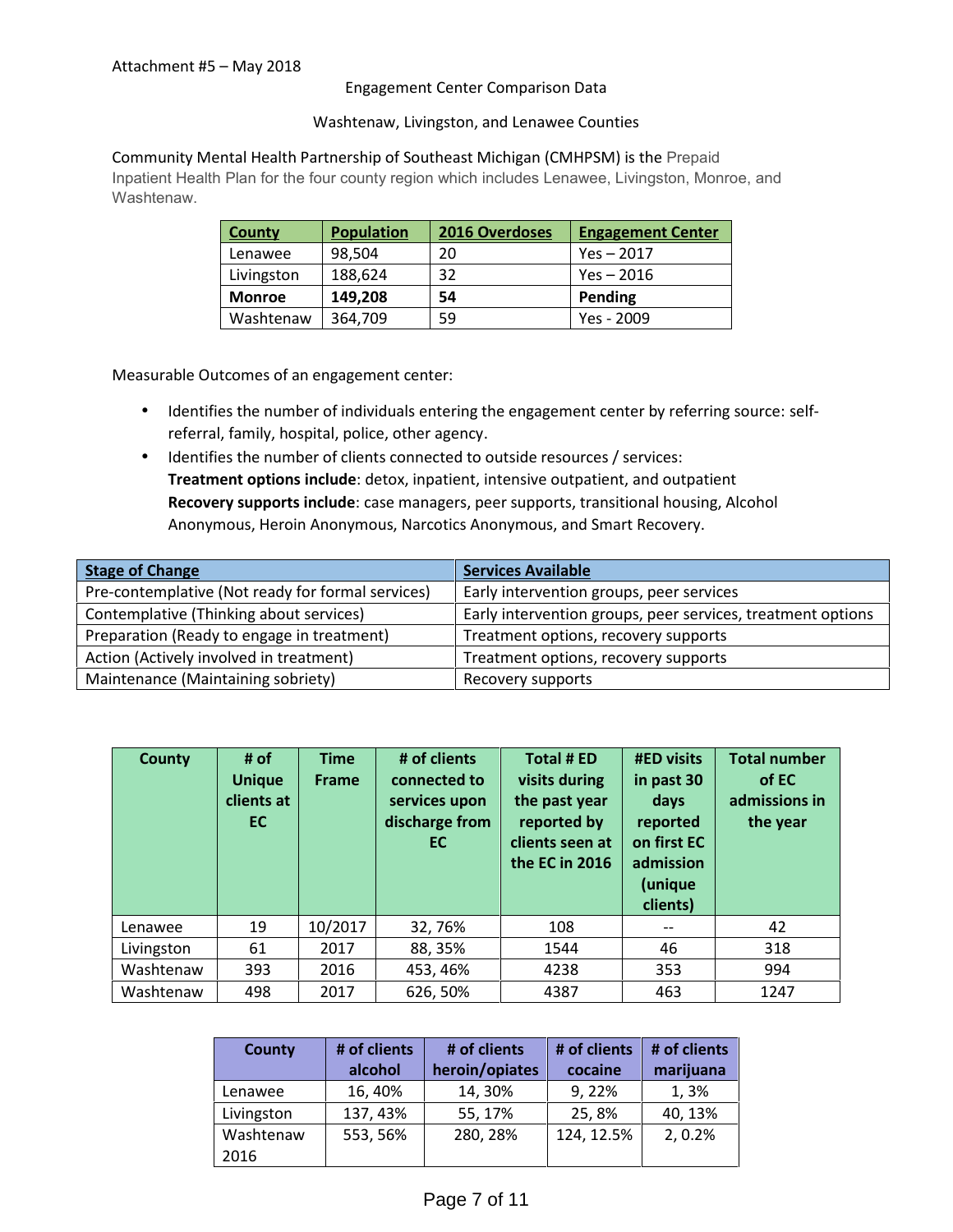Attachment #5 – May 2018

| Washtenaw | 649, 52% | 333, 27% | 210, 16.5% | 1, 0.8% |
|-----------|----------|----------|------------|---------|
| 2017      |          |          |            |         |

Observations: Marijuana is typically not a primary drug of choice that would warrant admission to the Engagement Center in Washtenaw. Primarily because the facility is an alternative to the emergency room or a safe place for intoxicated or actively using substances to engage in next step treatment services. There is significantly more clients with marijuana served at Livingston's Stepping Stones which may be a function of the early intervention and treatment opportunities available.

*Number of ED visits in past 30 days of first admission to the EC (Washtenaw)... In 2016, there were 182* unique clients (46%) who reported no ED visit in past 30 days. 281 (72%) Unique clients reported at least one ED visit in the prior year. There was a total of 1,059 ED visits in the year prior to their first EC admission. In 2017, there were 219 clients (44%) who reported not having an ED visit 30 days before admission to the EC in Washtenaw in 2017. However, 89% reported at least 1 ED admission in the prior year. The total number of ED visits reported in the prior year by unique individuals was 1,280.

In Livingston County, there were 32 unique clients (53%) who reported no ED visits in the past 30 days. 41 (52%) unique clients reported having at least 1 ED visit in the prior year. A total number of ED visits reported in the prior year by unique individuals was 150.

According to an article in the Washington Post, A study conducted in 2013 indicated that the average total ER visit cost **\$1,233**. Using the reported data above, the population served at the Engagement Centers has cost of \$1.3 million in ED Visits in 2016 and \$1.6 million in 2017. The goal of the EC is to reduce the cost of emergency visits by having an alternative able to manage the non-emergent population while providing hope, support and connection to treatment and the recovery community.

## **Engagement Center Data**

Data collected on Home of New Vision in 2017 reported that over half of the individuals with co occurring disorders (51.67%) received treatment for both mental health and substance use disorders. Findings from HNV also showed that the top three drugs of choice were alcohol (53.8%) heroin (25.5%), and cocaine/ crack cocaine (12.5%) when looking at unduplicated clients. Individuals utilizing these particular substances also showed the highest utilization in emergency departments in the past year;



alcohol (60.6%), heroin (22.1%), and cocaine/ crack cocaine (10%). Unduplicated individuals with first admission 422 (85.7%) individuals stayed at least one night at the engagement center. When keeping track of individuals again over the most recent 30 days, alcohol related ED visits saw an increase, up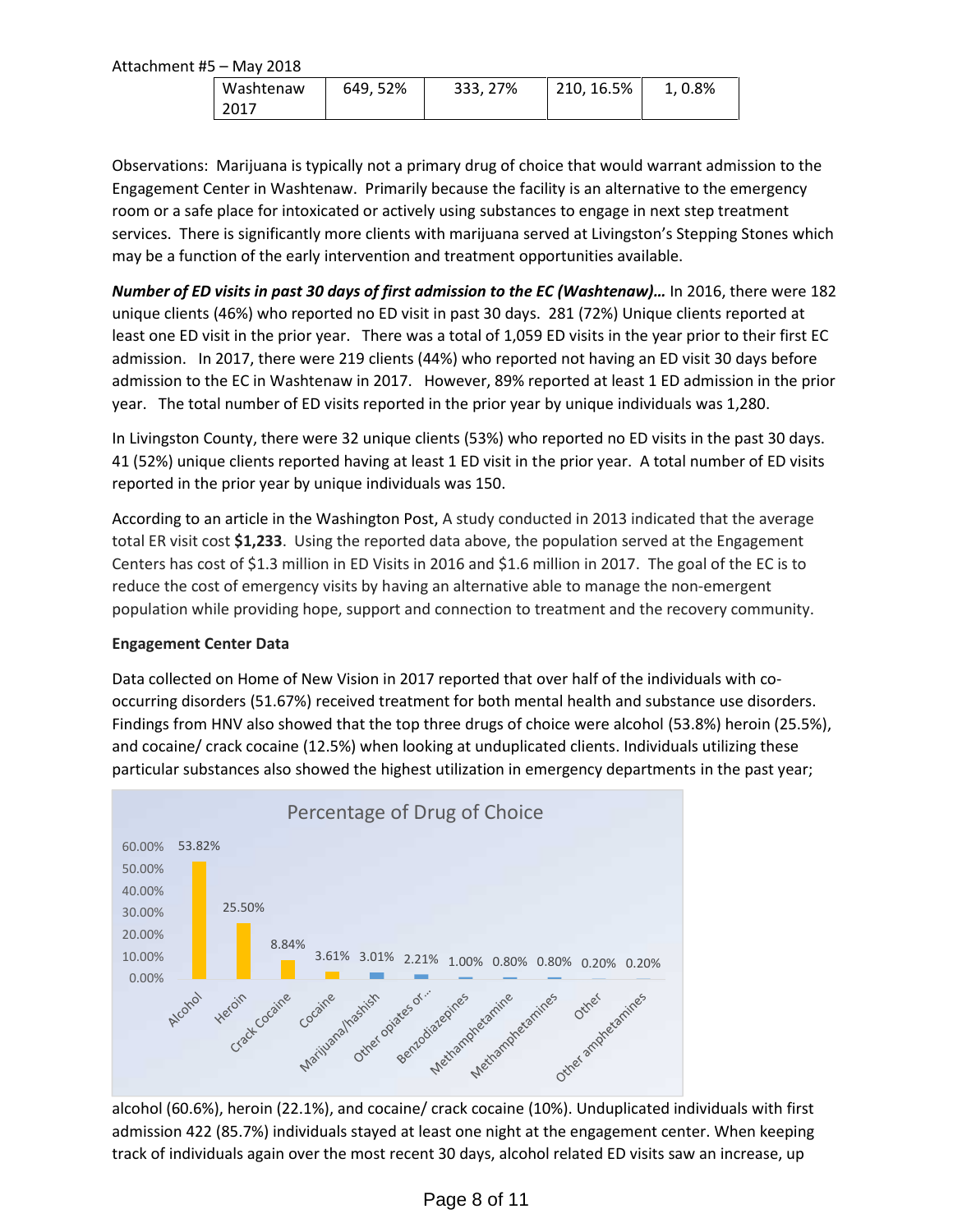Attachment #5 – May 2018

3.1% (63.7%). Meanwhile, heroin and cocaine/crack cocaine saw decreases in ED utilization, 21.7% and 7.2% respectively.



The engagement centers typically take in individuals quickly with wait times of less than one day for most individuals, 129 in 2016 and 223 in 2017. In the event that the engagement center cannot immediately admit and individual, the maximum wait time is 4-5 days which affects only a few individuals; 27 in 2016 and 25 in 2017.

Since tracking data of the engagement center in Washtenaw County, the number of individuals gaining access to treatment has improved. Of the 498 unique clients with first admits to the EC, 159 (32%) were referred to a treatment program compared to 110 (28%) individuals in 2016.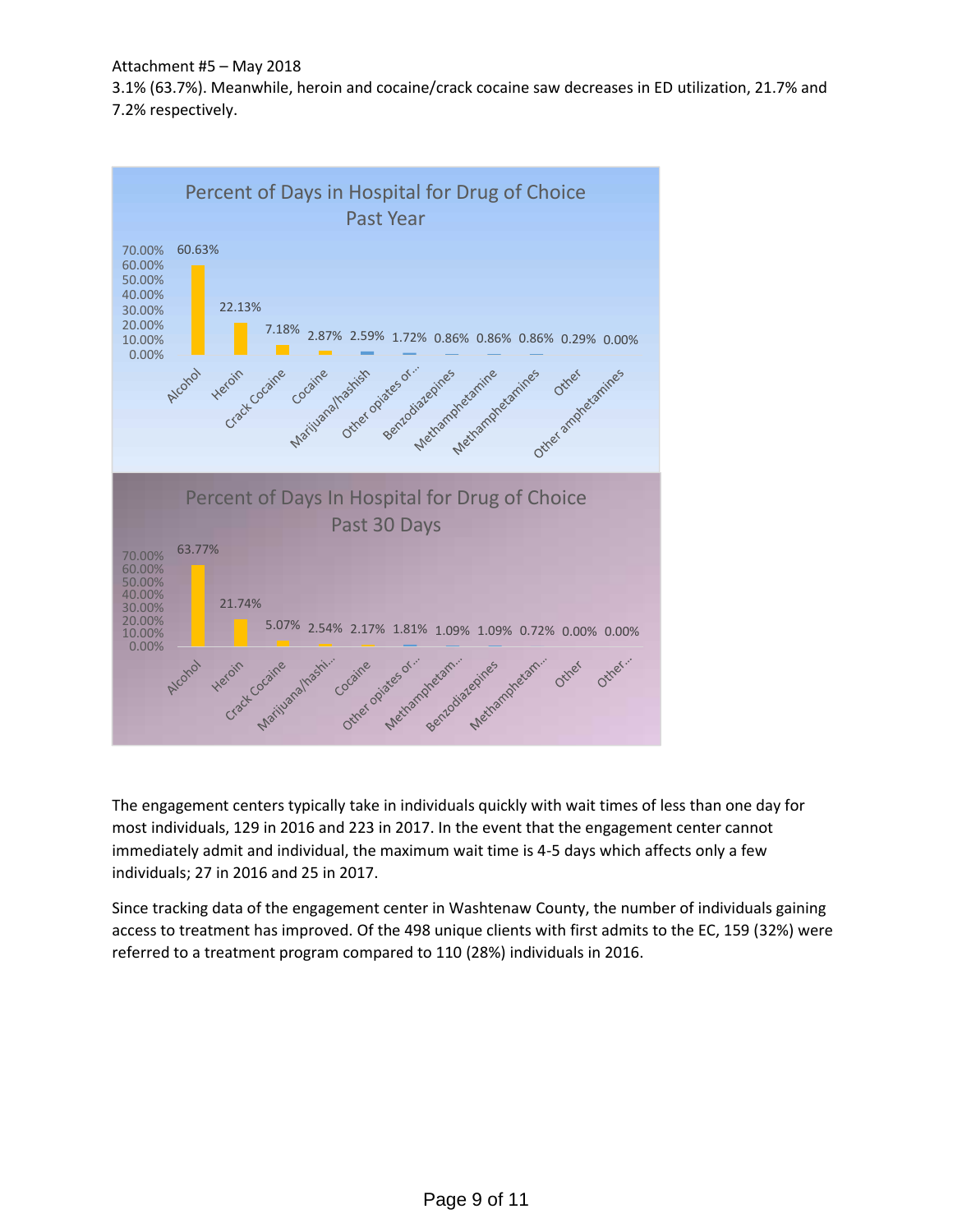

Through the engagement centers individuals with co-occurring disorders gain the opportunity to have access to treatment that will address their various needs. According to SAMHSA, they have identified that "in many cases, people receive treatment for one disorder while the other disorder remains untreated". Inability to address needs simultaneously puts the individual at greater risk for experiencing homelessness, incarceration, medical illness, suicide, and early death. Through the EC in Washtenaw County, 51.67% of individuals have reported having access to treatment for both mental health and substance use disorder. However, the remaining 48.33% have had treatment for only one disorder or no treatment at all.



*In Livingston County…* Similar data patterns were observed in terms of who utilizes the EC in this location. Of the 61 unique individuals located at this EC, 29.82% (17 individuals) were referred to home support services and 17.54% (10 individuals) were referred to treatment. Wait times to utilize the EC in Livingston County were also similar to wait times in Washtenaw County, where majority of clients were able to access the EC in less than a day. Meanwhile, only one individual had a wait time if 4-5 days.

As mentioned before, through placing engagement centers throughout Livingston, Monroe, Lenawee, and Washtenaw there will be a major financial benefit to hospitals as they could see savings of roughly \$1 million a year. Those who utilize the engagement centers also gain better access to appropriate care